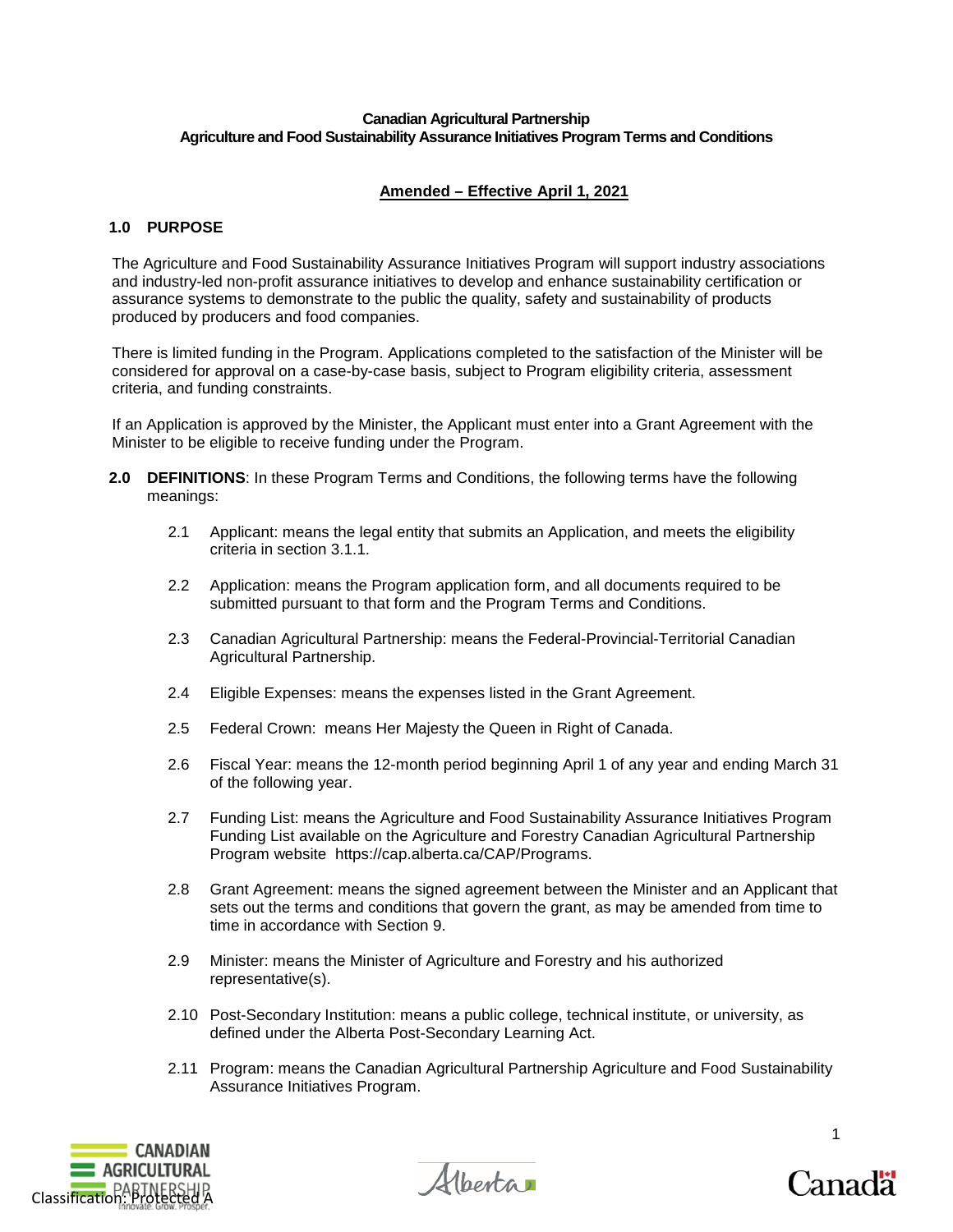- 2.12 Program Term: means the time period for the Program, being April 1, 2018 to March 31, 2023.
- 2.13 Program Terms and Conditions: means the terms and conditions for the Program set out in this document, as may be amended.
- 2.14 Project: means the activities described in the Grant Agreement that have Eligible Expenses associated with them.
- 2.15 Project Term: means the period between the start date and the end date stated in the Grant Agreement.
- 2.16 Provincial Crown: means Her Majesty the Queen in the Right of Alberta
- 2.17 Statement of Certification: means the statement of certification in the Program application form.

## **3.0 ELIGIBILITY**

- 3.1 Eligible Applicants
	- 3.1.1 To be eligible to apply to the Program, an Applicant must be a legal entity registered to operate in Alberta (as required) and is:
		- a. an industry-led non-profit assurance initiative;
		- b. an agricultural group registered under the Societies Act, such as an applied research/forage association;
		- c. an agriculture commodity group;
		- d. an incorporated not-for-profit organization; or
		- e. a Post-Secondary Institution.
- 3.2 Eligible Activities (must be approved by the Minister)
	- 3.2.1 Refer to the Funding List for the list of the eligible activities, and the requirements that eligible activities must satisfy.
	- 3.2.2 In completing a Project under the Program, the Applicant must:
		- a. comply with all requirements stated in the Funding List with respect to the eligible activities;
		- b. comply with all applicable laws and regulations; and
		- c. obtain all required governmental approvals prior to commencing the Project, including those related to public health and safety, labour codes and standards, care and use of animals in research, wildlife habitat, and environmental protection.
	- 3.2.3 Acceptance of an Application or completion of a Grant Agreement under the Program creates no obligations on the part of the Provincial Crown or Federal Crown to provide licenses, permits, authorizations, or approvals under any legislation.
- 3.3 Ineligible Activities
	- 3.3.1 Activities that are not eligible under the Program and which must not be included in an Application are listed in the Funding List.
- 3.4 Eligible Expenses (must be approved by the Minister)





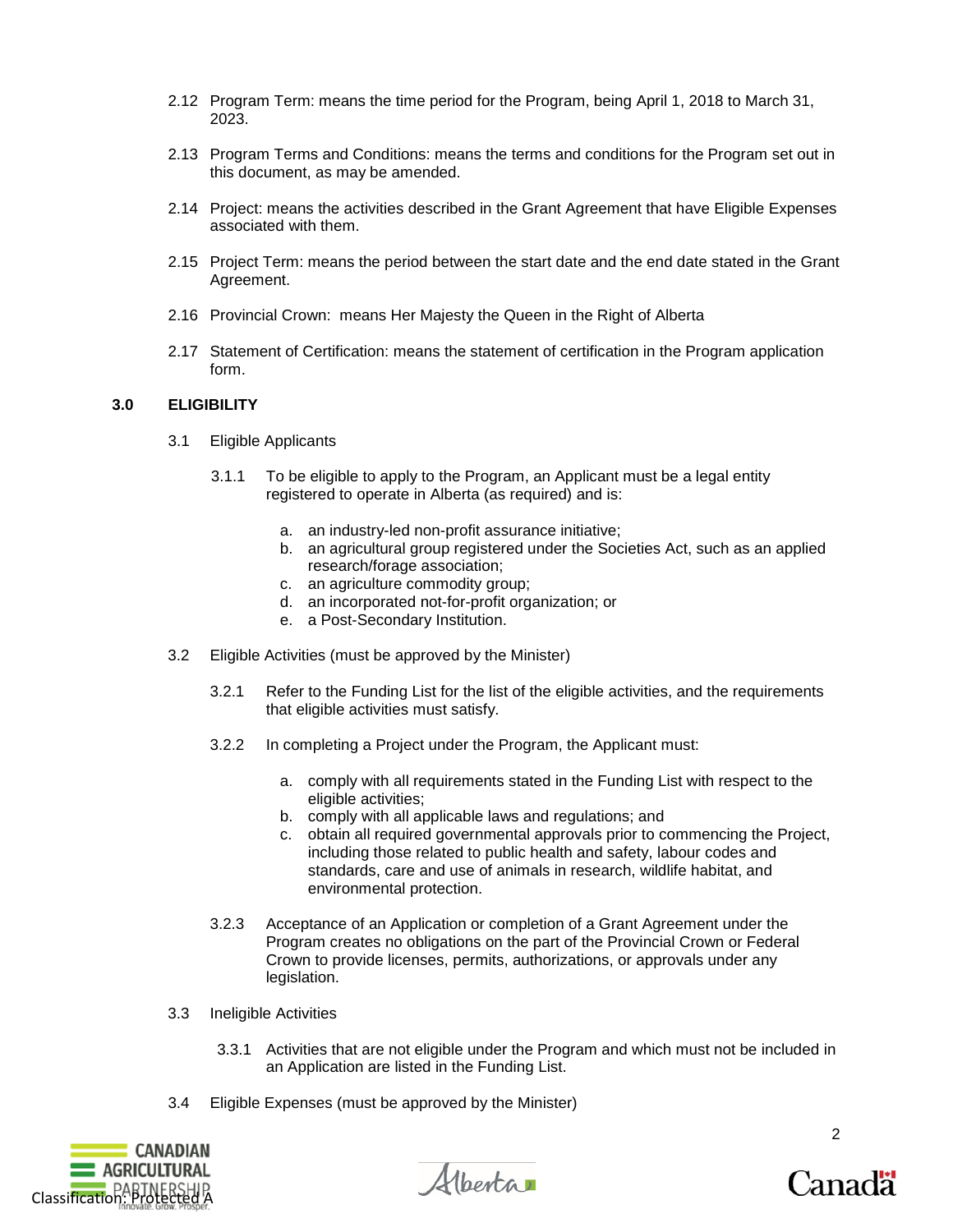- 3.4.1 Expenses that may be included in an Application are the expenses identified in the Funding List with respect to each eligible activity.
- 3.4.2 All travel expenses incurred by the Applicant in conducting the Project must be in accordance with the Alberta Canadian Agricultural Partnership Travel Expense Policy posted on the Alberta Canadian Agricultural Partnership website [\(https://cap.alberta.ca/CAP/index.html\)](https://cap.alberta.ca/CAP/index.html) as may be amended from time to time.
- 3.4.3 In incurring Eligible Expenses, the Applicant must follow a process that is transparent, fair, and promotes the best value for the money expended. Eligible Expenses incurred by the Applicant must be at competitive prices that are no greater than fair market value.
- 3.4.4 If the Minister, in his sole discretion, considers the amount of any Eligible Expense claimed by the Applicant to be unreasonable, the Minister may adjust the amount of that Eligible Expense to an amount the Minister considers reasonable.
- 3.4.5 If an Applicant is approved, all Eligible Expenses must be invoiced to, and paid by the Applicant during the Project Term.
- 3.4.6 The earliest date that a Project Term may begin is six months prior to the application deadline stated on the Program website for the application cycle that the Applicant is applying to.
- 3.5 Ineligible Expenses
	- 3.5.1 Expenses that are not eligible for payment under the Program and which must not be included in an Application are listed in the Funding List.

# **4.0 PROGRAM ASSESSMENT CRITERIA**

- 4.1 Program assessment criteria by which Applications will be assessed are:
	- a. the Project's contribution to development or enhancement of Alberta agriculture industry assurance systems;
	- b. the extent to which the Project increases knowledge, awareness, and participation by producers in Alberta agriculture industry assurance systems;
	- c. the extent to which the Project enhances Alberta producer access to markets that require sustainably sourced product;
	- d. the extent to which the Application demonstrates the Applicant's capacity and readiness to execute the Project based on available financial resources necessary experience and skills (in-house team and 3rd party expertise to manage, lead and execute the Project, and detailed Project timelines that are realistic and attainable; and
	- e. the impact of the Project relative to the overall Project investment.

### **5.0 APPLICATIONS**

- 5.1 There is limited funding in the Program. Applications will be considered for approval on a case-by-case basis. Applications will be evaluated and recommended for approval according to the eligibility criteria, assessment criteria, and funding constraints.
- 5.2 Applications must include:





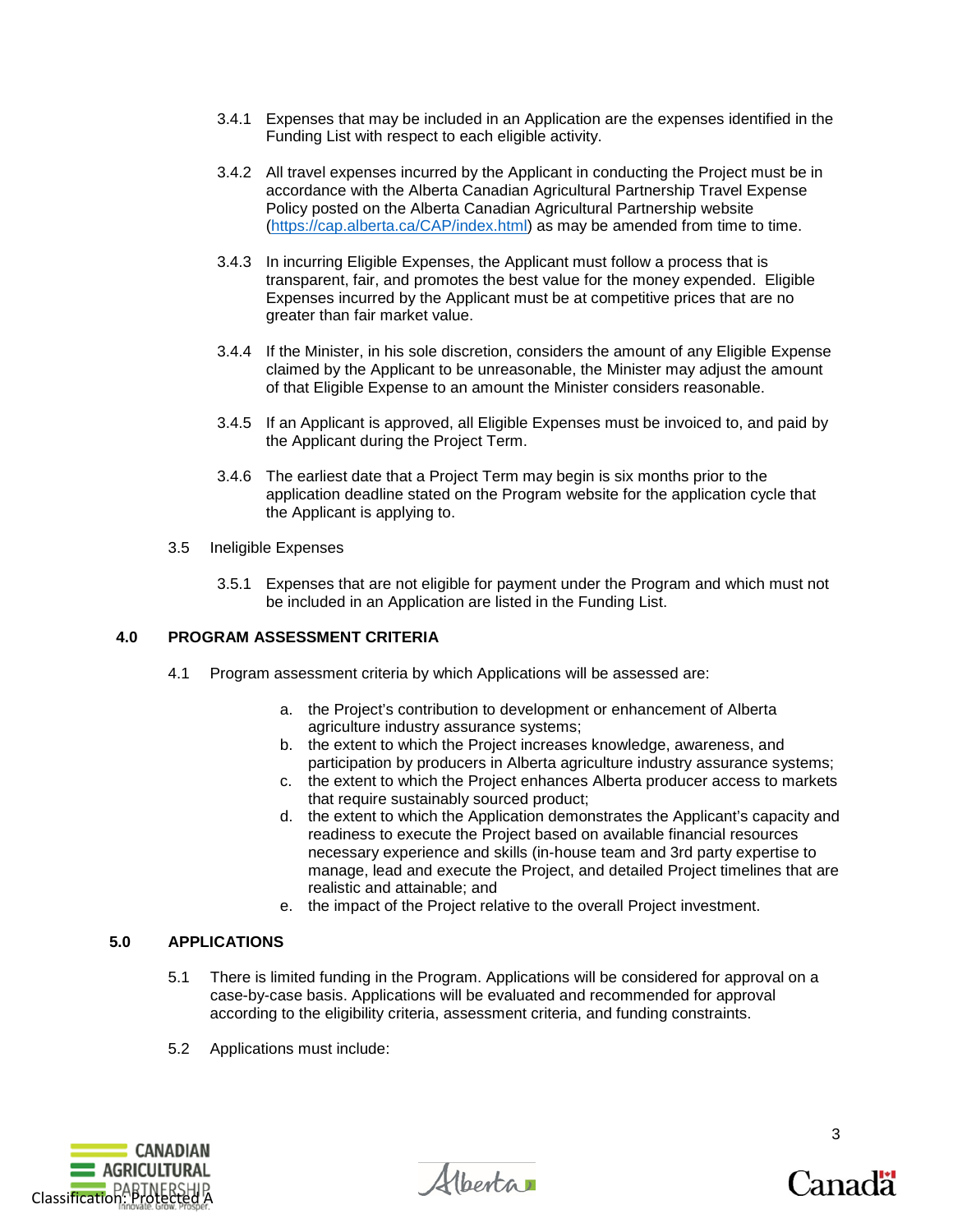- a. a completed Program application form, signed by an authorized representative, and all documents required to be submitted pursuant to that form;
- b. all documents required to demonstrate that the Applicant has the necessary capacity (including financial and other resources) to complete the activities included in the Application (e.g. Quotations or invoices for capital requests, business plan, letters of support to justify market demand, status of financing for Project, market studies, etc.); and
- c. all supplementary documentation requested by the Minister.
- 5.3 Applications must be delivered to the Minister at [CAP.PublicTrust@gov.ab.ca](mailto:CAP.PublicTrust@gov.ab.ca) or to:

Canadian Agricultural Partnership - Agriculture and Food Sustainability Assurance Initiatives Program302, 7000 - 113 Street, Edmonton AB T6H 5T6

Applications must be received by the Minister or postmarked on or before the date specified on the Program website [https://cap.alberta.ca/CAP/Programs.](https://cap.alberta.ca/CAP/Programs)

- 5.4 The maximum amount of funding that an Applicant may be approved for in one Application is stated in the Funding List.
- 5.5 Applicants are generally expected to complete Projects themselves, but it is recognized that they may have to contract with other entities to complete parts of the Project.
	- 5.5.1 If an Applicant knows when submitting their Application that they will be contracting with other entities to complete parts of the Project, the Applicant must include the following in their Application:
		- a. a description of the parts of the Project that will be completed by other entities; and
		- b. rationale for why it is necessary for the Applicant to contract with other entities to complete these parts of the Project.
	- 5.5.2 If an Applicant decides to contract with other entities to complete parts of the Project once the Applicant has entered into a Grant Agreement, the Applicant must give written notice to the Minister that includes the information described sections 5.5.1(a) and (b).
- 5.6 The Minister may reject any Application that is inaccurate, incomplete or ineligible in the sole discretion of the Minister.
- 5.7 The Minister may transfer an Application submitted for the Program to another Alberta Canadian Agricultural Partnership program to be evaluated for eligibility if the Applicant's Application under the Program is ineligible and the Applicant has consented as required in the Application form.
- 5.8 Applications must be signed by or on behalf of a properly authorized representative. The Minister may require evidence of authorization. Designates are not permitted to sign Applications unless they have Power of Attorney (submitted with the Application). Either executors or administrators can sign on behalf of estates.
- 5.9 An Application will not be considered complete unless the Statement of Certification is signed.
- 5.10 Submission of an Application does not entitle an Applicant to a grant under the Program.



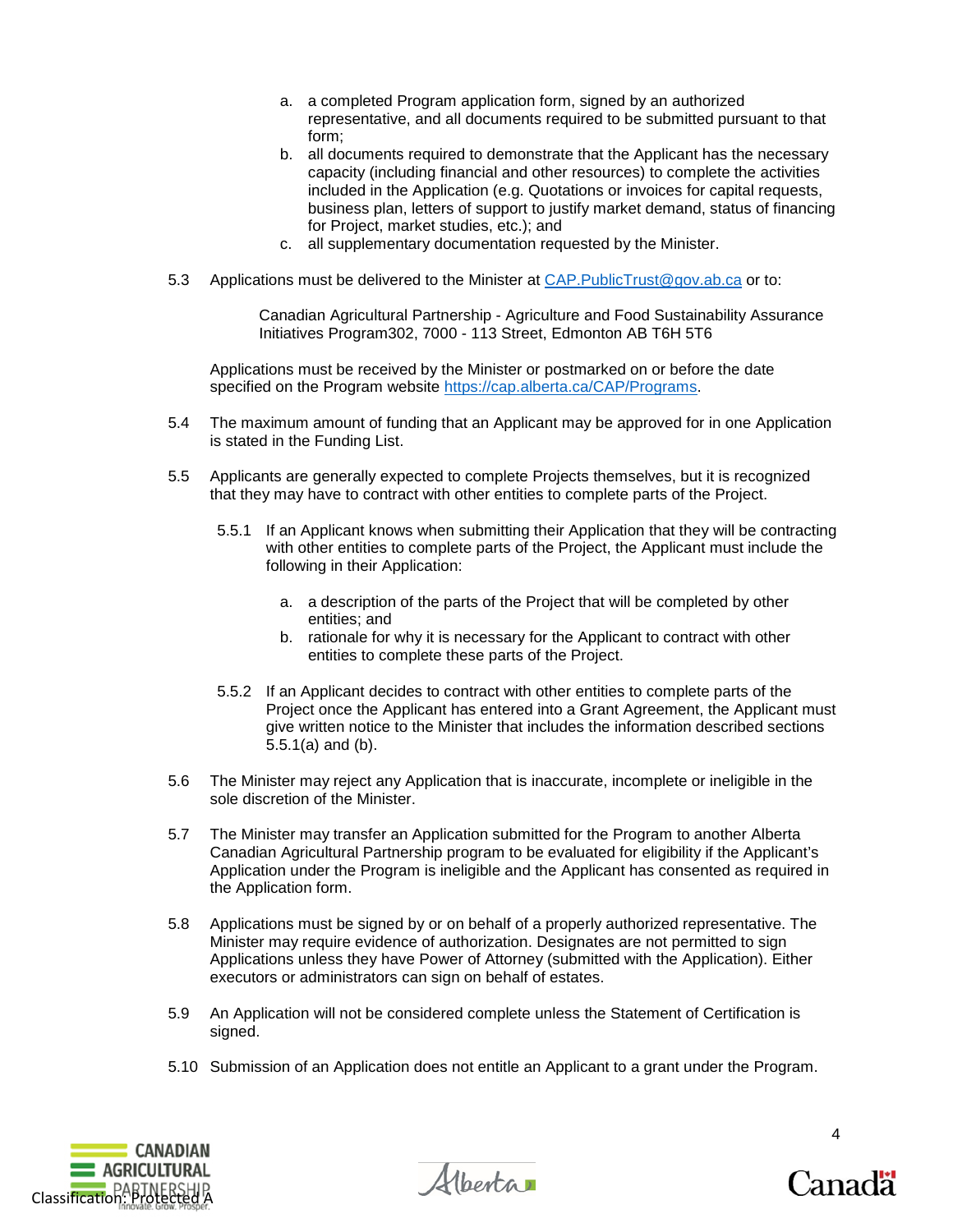- 5.11 The Applicant acknowledges that the grant may not be sufficient to cover the entire cost of the Project, and that the Applicant shall be solely responsible for raising funds from other sources to complete the Project. The Applicant acknowledges that the grant is the only financial assistance the Minister will provide under the Program to the Applicant for the Project.
- 5.12 If an Application is approved by the Minister, the Applicant must enter into a Grant Agreement with the Minister to be eligible to receive funding under the Program.

# **6.0 FUNDING LEVELS**

- 6.1 The Program provides grants on a cost-shared basis to cover Eligible Expenses for approved Projects up to \$250,000 per Applicant per Fiscal Year of the Program Term, subject to Applicants reaching acceptable milestones and providing the required reports.
- 6.2 Eligible Expenses will be cost-shared pursuant to the funding level stated in the Funding List.
- 6.3 Funding received through any other Canadian Agricultural Partnership programs may not be used toward the cost-share requirements of the Program.
- 6.4 Funding received through other federal, provincial and municipal governments cannot exceed 100% of the Eligible Expenses claimed by the Applicant and paid under the Program. The amount of the grant shall be adjusted so that the total government funding for Eligible Expenses does not exceed 100% of these expenses.
- 6.5 In the event that federal or provincial funding levels are changed to the extent that the money available to the Minister to make the grant is reduced or eliminated, the Minister may, in his sole discretion, cancel or reduce the amount of the grant.

# **7.0 PAYMENTS**

- 7.1 Successful Applicants will be required to enter into a Grant Agreement with the Provincial Crown prior to any payment being made.
- 7.2 The grant will be paid to the Applicant pursuant to the schedule stated in the Grant Agreement, which shall be based on the timelines of the Project.
- 7.3 The only Eligible Expenses for which the Applicant may claim are the Eligible Expenses listed in the Grant Agreement which are directly invoiced to, and paid by, the Applicant in completing the Project during the Project Term, unless otherwise authorized by the Minister.
- 7.4 The determination of whether an expense incurred by the Applicant constitutes an Eligible Expense that is eligible for payment is at the sole discretion of the Minister.
- 7.5 Eligible Expenses shall be calculated based on the actual out of pocket cost to the Applicant (i.e. cost of the Eligible Expense less any rebates, discounts, incentives and/or credits, whether provided at the time of purchase or at a later date).
- 7.6 Projects and Eligible Expenses qualify only once for payment under the Program.
- 7.7 The amount of the grant stated in the Grant Agreement shall be adjusted based on the Eligible Expenses claimed by the Applicant and approved by the Minister, but shall not exceed the amount stated in the Grant Agreement.
- 7.8 Applicants cannot assign or defer any payment under this Program.





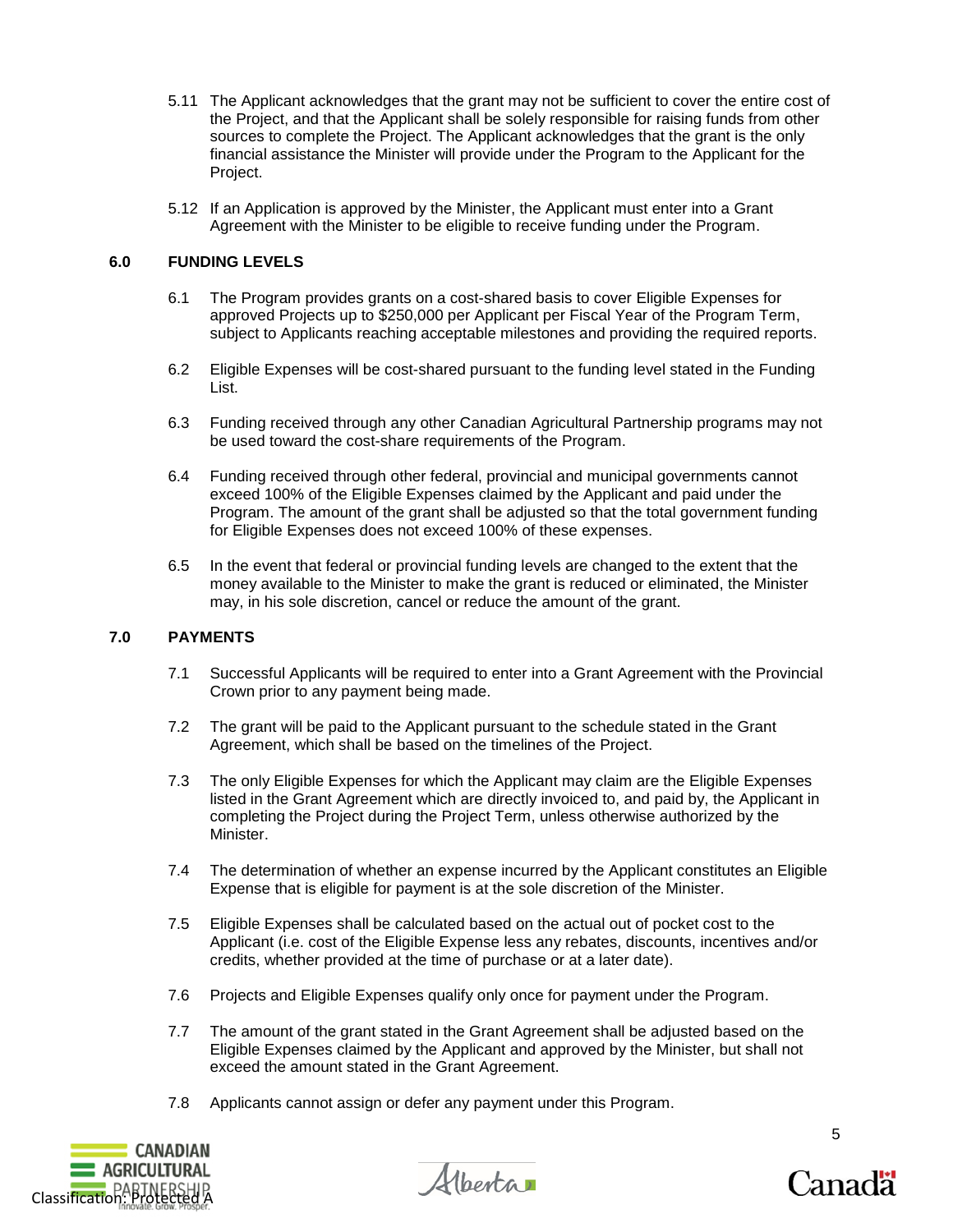- 7.9 Payments may be considered farm support payments, and AGR-1 tax slips will be issued in the name of the Applicant, if applicable.
- 7.10 The Applicant shall not return for refund any items for which the Applicant has received a payment under the Program.
- 7.11 With the exception of items that are permanently affixed to the Applicant's land and the Applicant sells their land, the Applicant shall not sell or trade any items for which the Applicant has received a payment under the Program for at least three years after the end of the Project Term.

### **8.0 REPORTING REQUIREMENTS**

- 8.1 Unless otherwise specified by the Minister, the Applicant shall provide the Minister with status reporting, to the Minister's satisfaction and by the dates specified by the Minister in the Grant Agreement, detailing:
	- a. the status of the grant proceeds, including a financial report detailing all expenditures of the grant proceeds for the period covered by the status report and cumulative for the Project, and the amount of grant proceeds currently held by the Applicant;
	- b. any other grants from any level of government in respect of the Project;
	- c. all documentation and calculations used to determine the Eligible Expenses, including without limitation copies of relevant invoices and receipts;
	- d. any material events, developments or circumstances arising in relation to the Project; and
	- e. any other information requested by the Minister.

The Minister may require that any status report be reviewed, assessed, and reported on by the Applicant's auditors. Upon request by the Minister, the Applicant will in a timely manner elaborate on any particular aspect of any status reports.

- 8.2 Unless otherwise specified by the Minister, the Applicant shall provide the Minister with a final report, in the form provided by the Minister and completed to the Minister's satisfaction and by the date specified by the Minister in the Grant Agreement or by no later than 30 days after the earlier termination of the Grant Agreement, whichever occurs first, detailing:
	- a. a list of activities completed by the Applicant in relation to the Project;
	- b. a report of the Applicant's success in meeting the Project's objectives;
	- c. a description of the successful aspects of the Project, as well as any opportunities for improvements;
	- d. copies of all resource materials produced by the Applicant in relation to the Project;
	- e. a financial report certified by a financial officer of the Applicant detailing all expenditures of the Project in relation to the activities listed in the Application, the expenditures attributed to the grant proceeds, and the expenditures attributed to other funding sources for the Project, including the Applicant's contribution; and
	- f. any other information requested by the Minister.

The Minister may require that the final report be reviewed, assessed, and reported on by the Applicant's auditors. Upon request by the Minister, the Applicant will in a timely manner elaborate on any particular aspect of the final report.





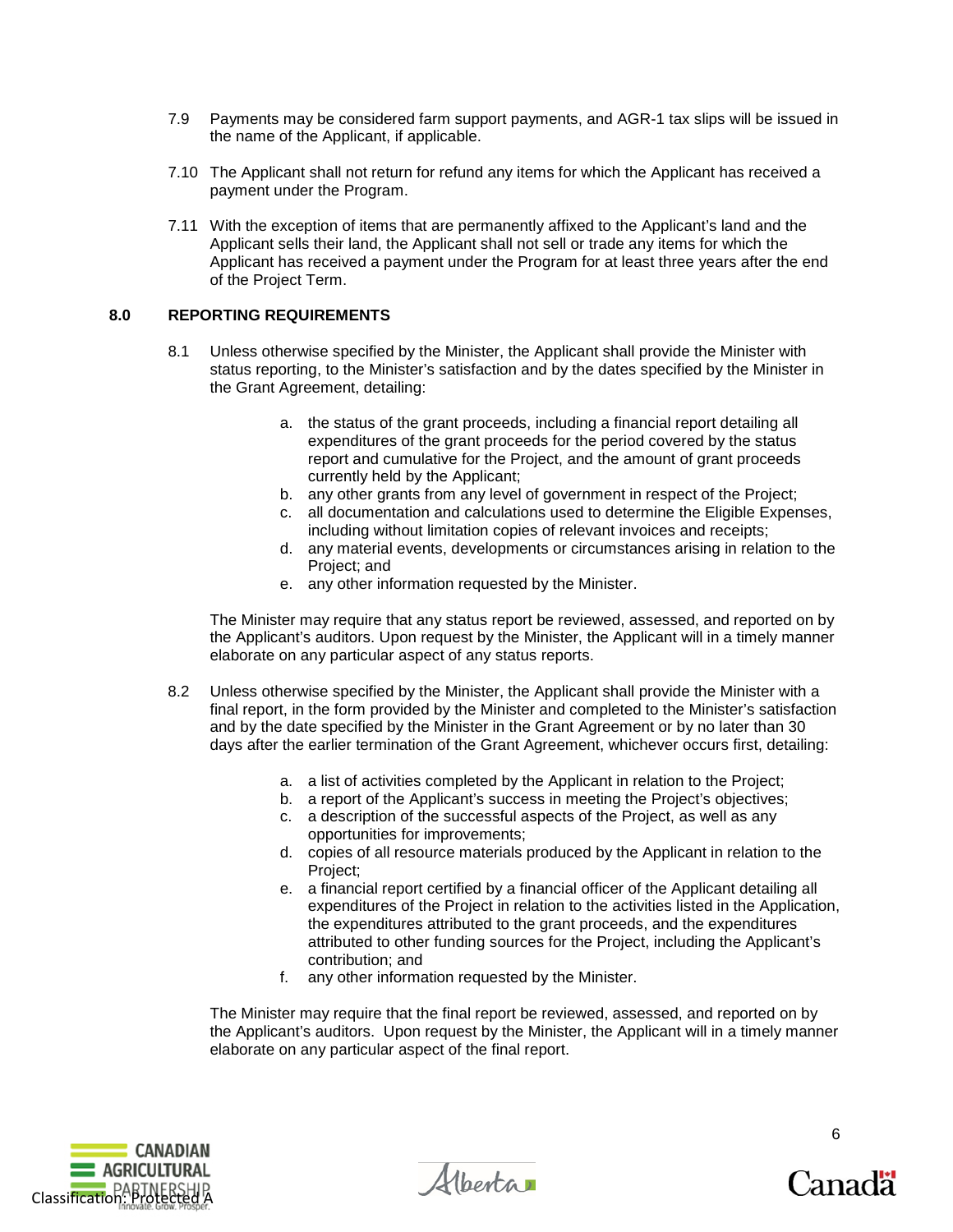- 8.3 The Minister may request the Applicant to submit additional reports during the Project Term which the Applicant shall submit, to the Minister's satisfaction, by the dates specified by the Minister.
- 8.4 The Applicant agrees to cooperate with the Minister in the completion of any audit, evaluation, or inspection of the Project or of the grant.

# **9.0 AMENDING GRANT AGREEMENTS**

- 9.1 A Grant Agreement may be amended as follows during the Project Term:
	- a. The Applicant may submit a written request to the Minister outlining and justifying the proposed amendments for the following:
		- i. activities described in s. 3.2.1 be added to the Grant Agreement, or that approved activities described in the Grant Agreement be removed;
		- ii. expenses described in s. 3.3.1 be added to the Grant Agreement, or that Eligible Expenses listed in the Grant Agreement be removed; or
		- iii. the Project Term be changed.
	- b. If the Minister approves a proposed amendment, the Grant Agreement will be amended accordingly.
- 9.2 Amendments to the Grant Agreement are in the discretion of the Minister. The Minister is not required to approve any proposed amendment to a Grant Agreement.
- 9.3 Prior to the Applicant entering into an amending agreement with the Minister, any activities undertaken by the Applicant or expenses incurred by the Applicant that are not described in the Grant Agreement are undertaken and incurred by the Applicant at the Applicant's own risk and sole cost, as the activities may not be approved or funded by the Minister.

### **10.0 VERIFICATION**

- 10.1 The Applicant must submit documentation to establish, to the satisfaction of the Minister, that the Applicant incurred and paid all of the Eligible Expenses claimed. Documents the Applicant may provide to do this include:
	- a. invoices for the claimed Eligible Expenses that are in the Applicant's name; and
	- b. proof of payment by the Applicant for the claimed Eligible Expenses.

The Applicant must also provide any other documentation requested by the Minister that the Minister requires to be satisfied that the Applicant incurred and paid all the Eligible Expenses claimed.

- 10.2 All items on an invoice submitted by the Applicant must be listed separately, and the cost for each Eligible Expense must be clearly identified.
- 10.3 The Applicant consents to the Minister releasing any information contained in the Application, or related to it, and obtained by the Minister in the course of verifying the Application, to any other government department, agency or other body for the purposes of verifying the Application, determining the Applicant's eligibility for the Program, or both. The Applicant expressly authorizes the Minister to obtain information from any government department, agency or other body to verify the contents of the Application and to determine the Applicant's eligibility for this Program.





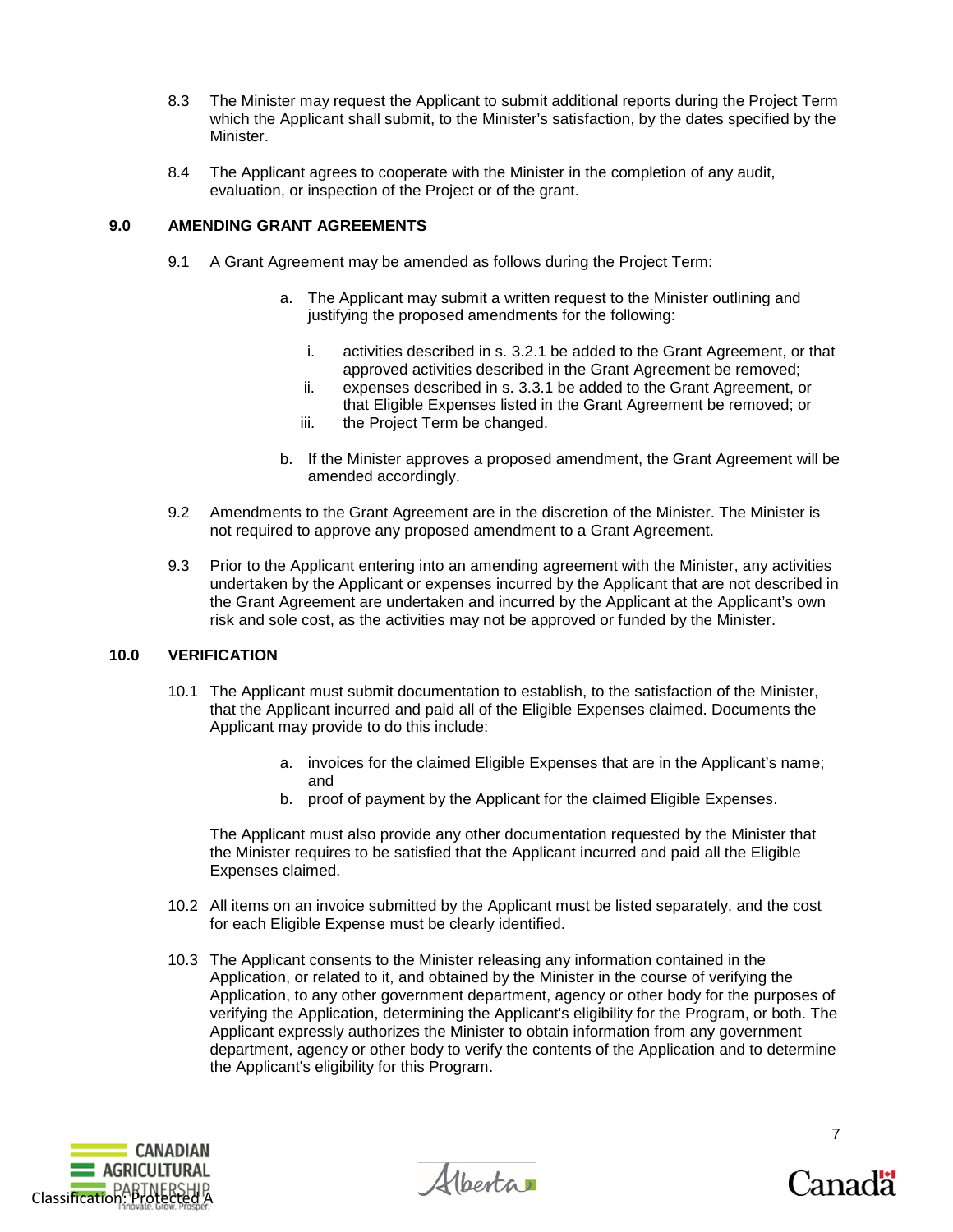- 10.4 The Applicant shall carry out its financial functions under the Grant Agreement in accordance with generally accepted accounting principles.
- 10.5 The Applicant agrees to give the Minister and representatives of the Minister access to examine their operation from the effective date of the Grant Agreement until six years following the end of the Project Term. The Applicant agrees to make available to the Minister all records, books of account, income tax returns, invoices, databases, and audit and evaluation reports in relation to the Project that are necessary for the audit and evaluation of the Project. If the Applicant fails to provide such information within a reasonable time on reasonable notice, as determined by the Minister, the Applicant may be required to refund any payments received for the Project under the Program, as well as forfeit any future payments for the Project under the Program.
- 10.6 From the effective date of the Grant Agreement until six years following the end of the Project Term, the Applicant shall maintain separate accounting records for the Project and make them available for inspection by the Minister and representatives of the Minister (including the Auditor General of Alberta or any other auditor of the Project engaged by the Minister at its own expense) at all reasonable times upon reasonable notice.

## **11.0 INSPECTION**

11.1 If an Application is approved, from the effective date of the Grant Agreement until three years following the end of the Project Term, the Minister is entitled, at reasonable times and upon reasonable notice to the Applicant, to attend the operation of the Applicant for the purpose of examining items pertinent to the Project in order to assess whether the Applicant is in compliance with the Grant Agreement.

### **12.0 NON-COMPLIANCE**

- 12.1 Any one or more of the following shall constitute an event of default ("Event of Default"):
	- a. failure of the Applicant to make satisfactory progress on the Project pursuant to the Grant Agreement, in the sole discretion of the Minister;
	- b. failure of the Applicant to comply with any of its obligations under the Grant Agreement, in the sole discretion of the Minister;
	- c. the Applicant ceases to carry out the Project during the Project Term, in the sole discretion of the Minister;
	- d. the Applicant becomes insolvent or ceases to carry on its operations during the Project Term; and
	- e. a resolution is passed or an application is made for winding up, dissolution, liquidation or amalgamation of the Applicant during the Project Term.
- 12.2 Upon the occurrence of an Event of Default:
	- a. in addition to any other remedy under the Grant Agreement or at law, the Minister may do one or more of the following:
		- i. withhold payments of the grant to the Applicant;
		- ii. demand that the Applicant immediately repay to the Minister up to the full amount of the grant. Any such amount shall be a debt due to and recoverable by the Minister;
		- iii. terminate the Grant Agreement; and





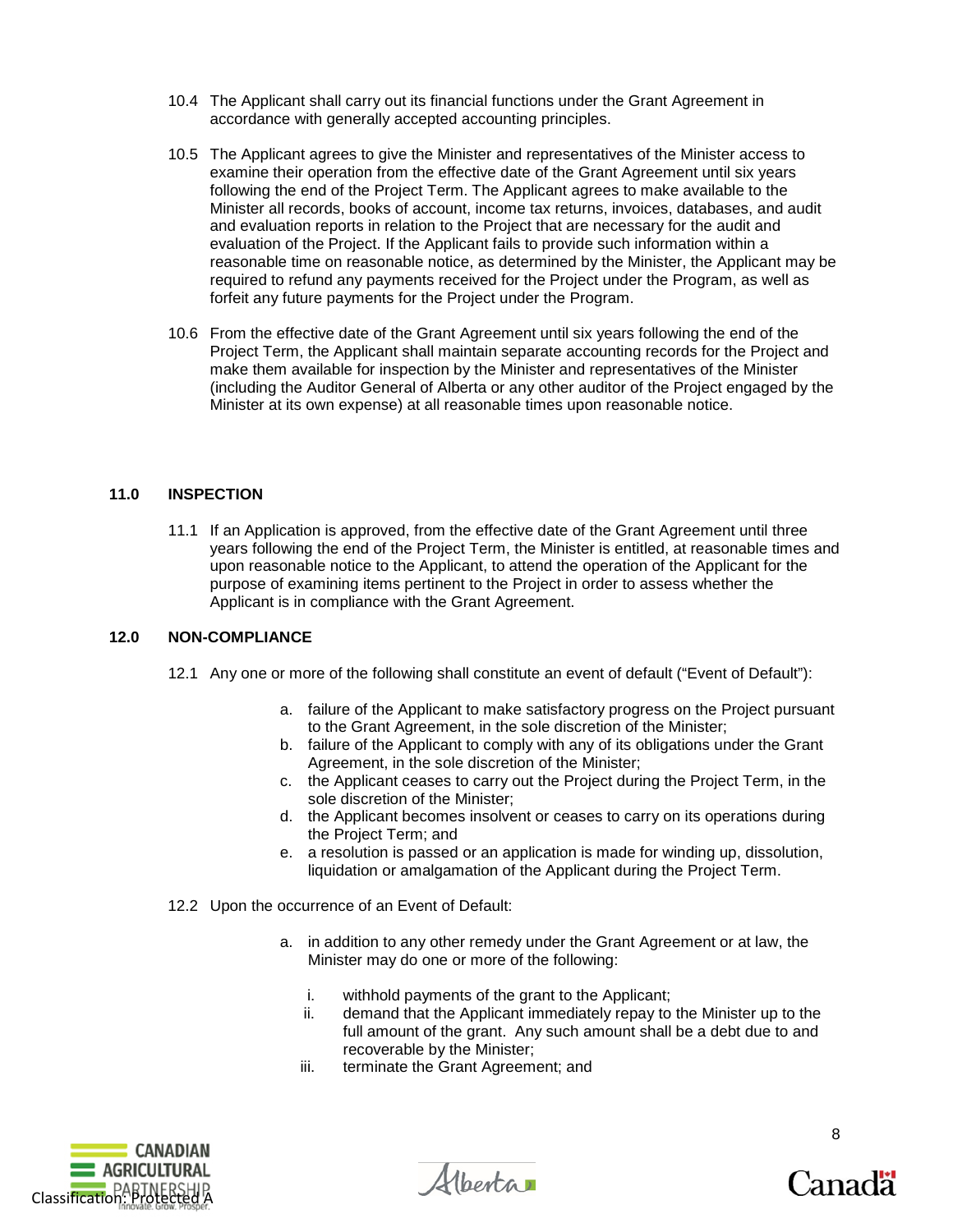- b. the Minister may require the Applicant to do one or more of the following, and depending on the requirement, the Applicant shall immediately:
	- i. make no further commitments for expenditures and make no further disbursements that would be Eligible Expenses, except with the Minister's prior written approval;
	- ii. pay to the Minister the amount demanded pursuant to s.  $12.2(a)(ii)$ ; and
	- iii. provide an accounting of the full amount of the grant with an audit report.

### **13.0 COMMUNICATIONS**

- 13.1 The Applicant shall not make any public announcement or issue any press release regarding the entering into of this Agreement, the making of the Grant, or activities under the Agreement except in consultation with the Minister and with the approval of the Minister as to the content of the announcement or press release, which approval shall not be unreasonably withheld.
- 13.2 Communications and communication material related to the Program must be approved by the Minister.
- 13.3 The Applicant shall adhere to the Canadian Agricultural Partnership communication standards as amended for all communications related activities related to the Project, by ensuring that:
	- a. the Canadian Agricultural Partnership graphic standard, the official mark Alberta, and the official mark Canada are applied and represented in this order; and
	- b. the official mark Canada and the official mark Alberta are applied equally. Electronic copies of the Canadian Agricultural Partnership graphic standard, the official mark Alberta, and the official mark Canada may be obtained from the Minister upon request.

### **14.0 INTELLECTUAL PROPERTY**

- 14.1 The Applicant shall own any intellectual property, including copyright, trademarks and patents over the materials developed or arising from the course of carrying out the Project, unless otherwise specified in the Grant Agreement.
- 14.2 Although the Minister is not intended to have ownership of copyright or any other intellectual property generated by the Applicant in the course of completing the Project, the Minister shall be entitled to make such non-commercial use of any intellectual property delivered in the Applicant's reporting as it sees fit (including excerpts therefrom), and the Applicant shall, upon request, provide to the Minister any specific licenses or authorizations as may be required, including if necessary the supply of waivers of moral rights as may be required for the use of excerpts from the intellectual property.

# **15.0 INDEMNITY, LIABILITY AND INSURANCE**

15.1 The Applicant shall indemnify and hold harmless the Minister, its employees and agents from any and all third party claims, demands, actions, or costs (including legal costs on a solicitor-client basis) in relation to the Project arising from the negligence, other tortious act or willful misconduct by the Applicant, or those for whom the Applicant is legally responsible. This section shall survive the conclusion or termination of the Grant Agreement.



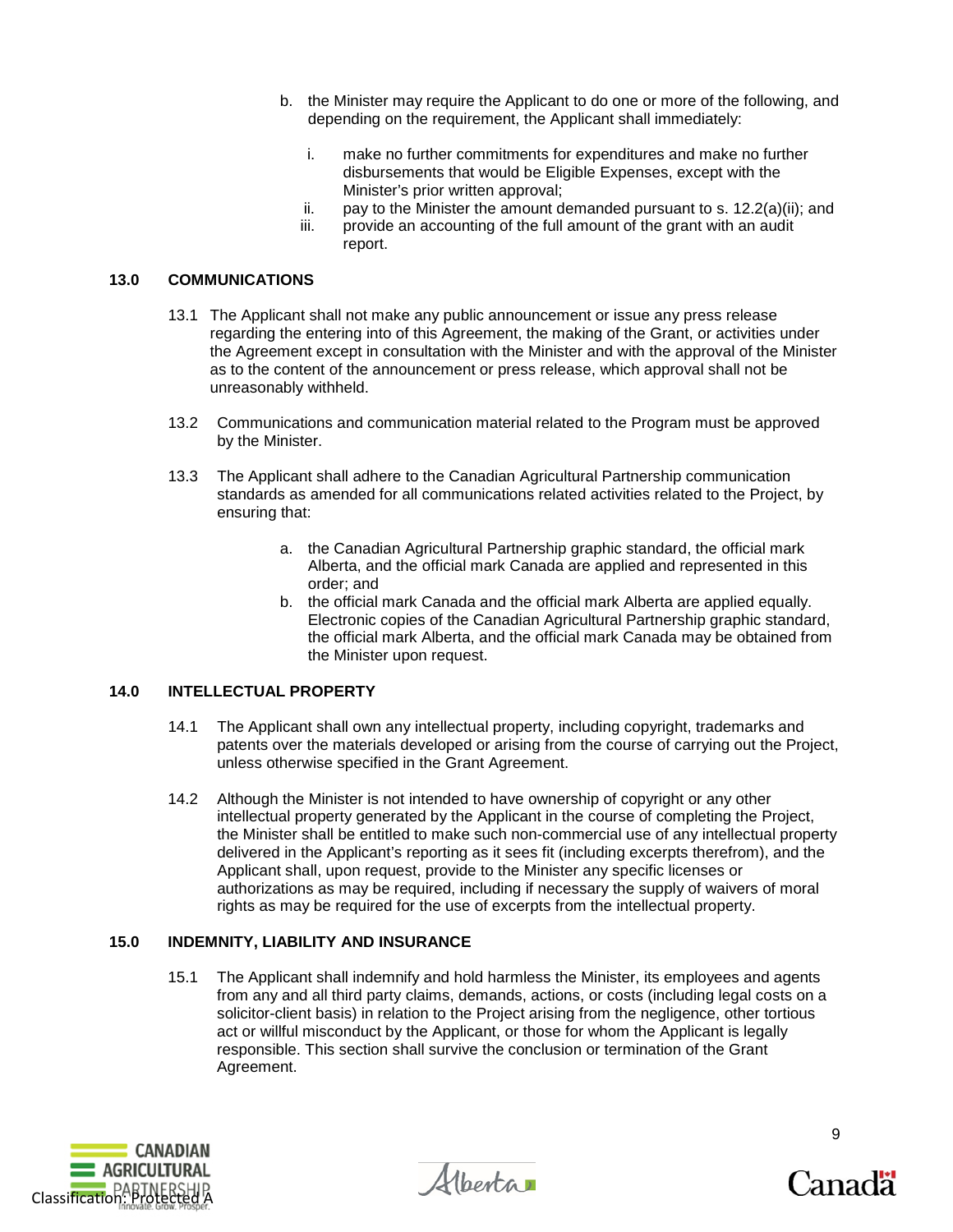- 15.2 The Applicant acknowledges that the Provincial Crown and Federal Crown are not liable to the Applicant, the Applicant's heirs, administrators and assigns for the personal injury, property damage, or any other damage, injury, claim or loss whatsoever arising out of the Program and the Applicant's participation in it.
- 15.3 The Applicant, at its own expense and without limiting its obligations under this Agreement, shall insure its operations under a policy of general liability insurance in an amount not less than \$2,000,000 inclusive per occurrence, insuring against bodily injury, personal injury and property damage including loss of use thereof and which shall include products liability.
- 15.4 The Minister may require evidence of the required insurance in a form satisfactory to the Minister prior to the commencement of the Project. All required insurance shall be endorsed to provide the Minister with 30 days advance written notice of cancellation or material change restricting coverage.

# **16.0 REFUNDS**

16.1 The Applicant shall immediately refund to the Provincial Crown any payment received under the Program not in accordance with the Grant Agreement upon notice being provided to the Applicant by the Minister. Failure to make repayment as required by the Minister creates a debt owing to the Provincial Crown that can be set off against any money the Provincial Crown owes to the Applicant.

# **17.0 RIGHT OF SET-OFF**

17.1 The Applicant agrees that the Minister may set-off against any other grant or amount payable to the Applicant under any programs administered by the Minister any amounts that become repayable by the Applicant to the Minister under this Program.

# **18.0 FALSE OR MISLEADING INFORMATION**

18.1 An Applicant who provides false or misleading information under this Program forgoes all rights to benefit from this Program.

# **19.0 DEBTS TO PROVINCIAL CROWN OR FEDERAL CROWN**

19.1 The Minister has the right to deduct from the Applicant's entitlement any amount due and owing to the Provincial Crown or Federal Crown.

# **20.0 REPRESENTATIONS AND WARRANTIES**

- 20.1 By submitting an Application, the Applicant represents and warrants that:
	- a. the Applicant is an eligible applicant pursuant to s. 3.1.1 of the Program Terms and Conditions;
	- b. the person signing the Application is duly authorized to make the Application to the Program on behalf of the Applicant;
	- c. no Application has been made for the same activities by any other person, including without limitation, a person who is not arms-length or a related person as defined by the Income Tax Act (Canada) or by a shareholder, member or partner who is actively carrying on farming or business on behalf of a corporation;
	- d. the Applicant has made full, true and plain disclosure to the Minister of all facts relating to the activities that are material to its Application, including without limitation all sources of funding from federal, provincial and municipal governments;





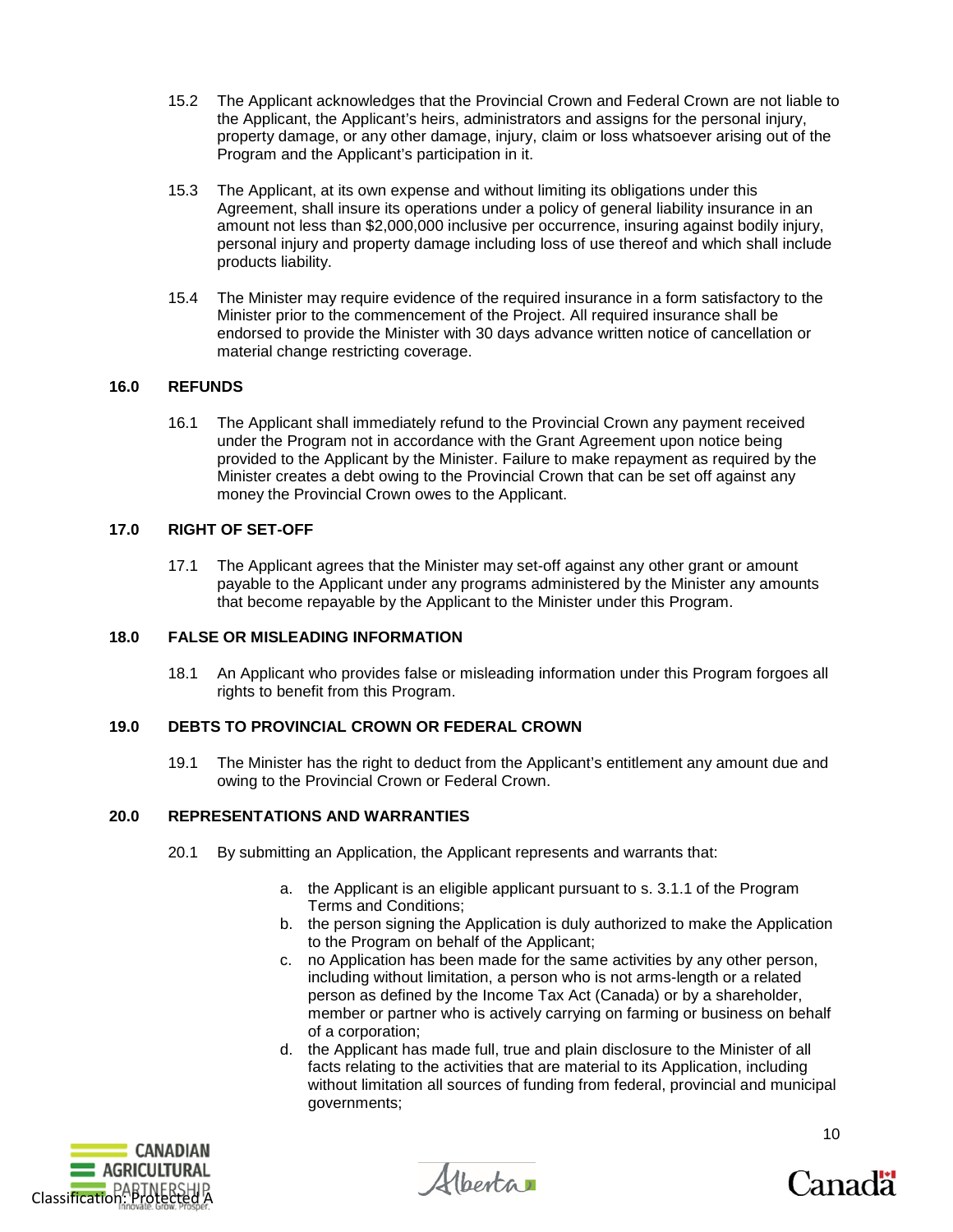- e. the Applicant has the necessary financial resources to complete the activities listed in the Application;
- f. no member of the House of Commons or the Senate shall derive any financial advantage from the grant that would not be permitted under the Parliament of Canada Act;
- g. no current or former federal public office holder or federal public servant to whom the Conflict of Interest Act, the Conflict of Interest Code for Members of the House of Commons, or the Values and Ethics Code for the Public Sector and the Policy on Conflict of Interest and Post-Employment applies shall derive any advantage or benefit from the grant unless the provision or receipt of such advantage or benefit is in compliance with such legislation, codes and policies;
- h. any person lobbying, as that term is defined in the Lobbyists Registration Act (Canada), on the Applicant's behalf is registered pursuant to that Act;
- i. the Applicant is not aware of any discussions to effect a sale, transfer, assignment or pledge of interest which would result in a change of the control of the Applicant or of the disposition of all or substantially all the assets of the Applicant;
- j. the Applicant has adequate human resources, experience and skills to carry out the activities described in the Application;
- k. there is presently no action, suit, or proceeding being brought or pending or threatened against or affecting the Applicant which could result in the expropriation of any property of the Applicant, or which could affect its operations, properties, financial condition, or its ability to complete the activities described in the Application;
- l. if activities described in the Application require authorization by an agency, the Applicant has obtained such approval prior to the commencement of the activities;
- m. the Applicant is in compliance with all laws, orders and authorizations which relate to or affect the Applicant, and is not subject to any order of any court or other tribunal affecting the Applicant's operations;
- n. the Applicant has the power and authority and all necessary licenses and permits to own and operate its properties and carry on its operations, to make the Application, and to completed the activities described in the Application; and
- o. the execution of the Statement of Certification has been duly and validly authorized by the Applicant in accordance with applicable law, and shall constitute a binding legal obligation of the Applicant.

# **21.0 CHANGE IN CONTROL**

21.1 From the effective date of the Grant Agreement until three years after the end of the Project Term, the Applicant shall not, without the prior written consent of the Minister, cause or suffer to exist any sale, transfer, assignment or pledge of interest which would result in a change of control of the Applicant, or of the disposition of all or substantially all of the assets of the Applicant.

# **22.0 GRANT REGULATION AND DISCLOSURE OF GRANT RECIPIENT INFORMATION**

- 22.1 Payments under this Program are grants subject to the Agriculture and Forestry Grant Regulation. The Applicant acknowledges that, in addition to complying with the Grant Agreement, the Applicant must comply with the Agriculture and Forestry Grant Regulation.
- 22.2 The Applicant acknowledges and agrees that the Minister may disclose the Grant Agreement and its contents by any means chosen by the Minister, including without limitation, tabling it before the Legislature.